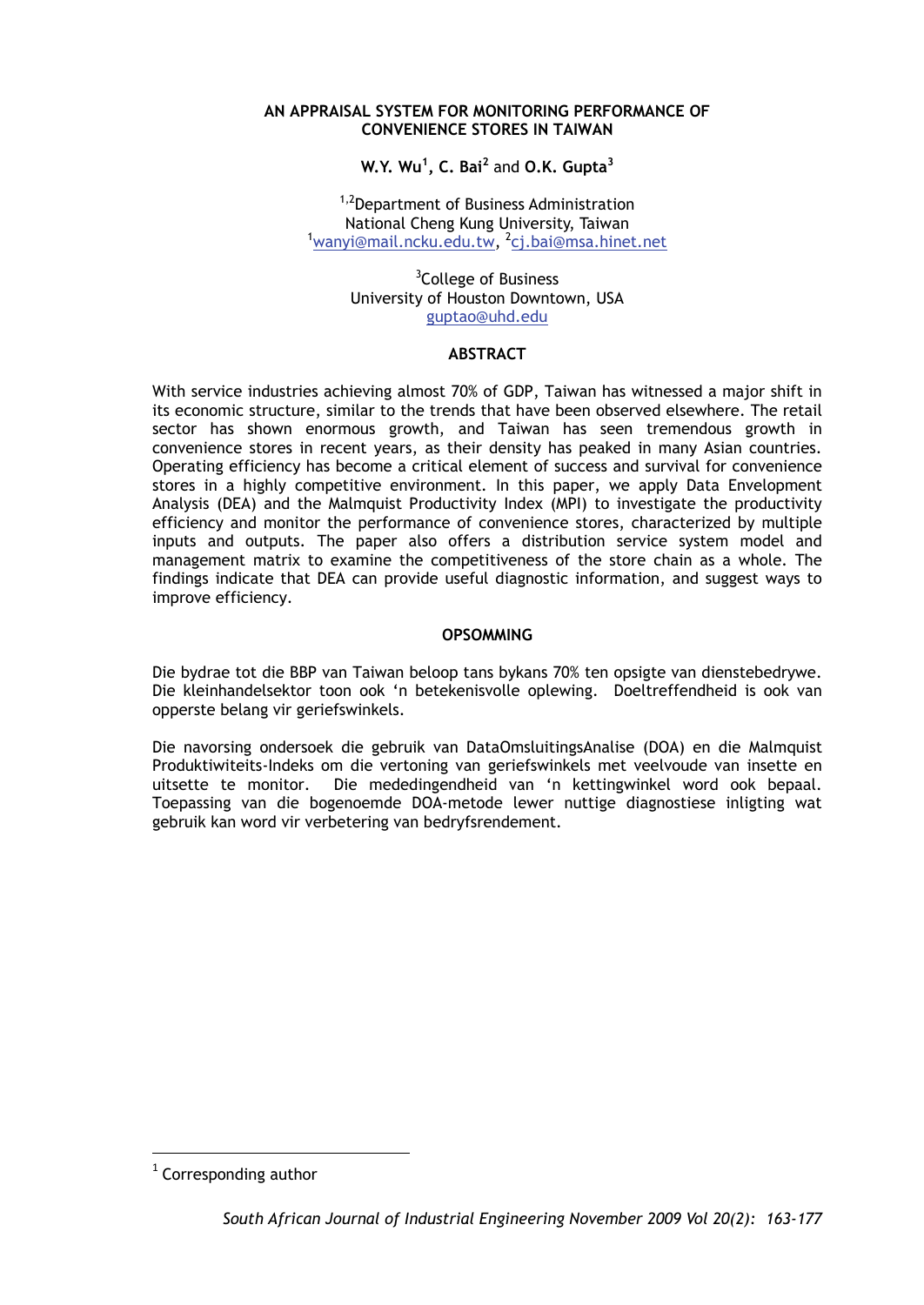### **1. INTRODUCTION**

Due to the forces of economic development and social transformation, the focus of Taiwan's industrial structure has gradually shifted from manufacturing to service. The proportion of output value of service trade to Gross Domestic Product (GDP) has increased year by year; in 2004 it was reported to be 68.6% of GDP (Chen [1]). This phenomenon is similar to many advanced countries. According to a consumer shopping behaviour survey report by AC Nielson in 2005, the number of convenience stores in Taiwan reached about eight thousand in 2004 (Wan [1]). With an average of one convenience store per 2,800 people, this density is perhaps the highest among Asian countries, surpassing Japan's for the first time. The survey also reported that the revenue of individual stores can be affected adversely if the convenience store density reaches more than one per 3,000 people. Therefore the competition among Taiwanese convenience stores has become fiercer in recent years, and store operating efficiency has become a critical factor in the game of survival and success. Donthu et al. [3] argued that many companies have adopted the benchmarking method for improving business processes to achieve higher profits and gain market share. For example, AT&T, Chevron, American Express, 3M, and other Fortune 500 companies have successfully applied benchmarking in their respective industries (Camp [4]). Not only do large corporations like those mentioned above reap benefits by using benchmarking, but small- and medium-sized companies could also imitate and learn from them to improve their performance (McGonagle et al. [5]).

Donthu et al. [6] proposed a different approach to measuring retail productivity, which is a relative-to-best measure rather than relative-to-average. Thomas et al. [7] postulated that the Data Envelopment Analysis (DEA) method could overcome four concerns by employing efficiency measures: individual store differences, identifying benchmarks, controllable/uncontrollable resources, and conflicting performance outcomes. Barros et al. [8] argued that evaluation techniques developed by companies' human resources divisions in retail stores are rarely perfect. The operational activities that are considered important to achieving improvements are neglected by such techniques. Managers usually rely on financial reports to measure the efficiency of convenience stores. They need an objective 'best-practice' approach that is comprehensive and that fits all stores in the chain. DEA possesses several unique advantages to address the problems and concerns mentioned above.

The purpose of this paper is to evaluate the efficiency of intra-chain convenience stores by applying the Data Envelopment Analysis (DEA). Retail productivity is essentially measured as a ratio of output to input (Bucklin [9]; Ratchford et al.[10]; Ratchford et al. [11]). A higher ratio of measured output to measured input factors can be directly interpreted as higher productivity (Donthu et al. [6]). The output-to-input ratio is popular in the literature, but it has been developed as a macro tool. Besides, there are several other problems in assessing retail productivity (Parsons [12]; Thurik [13]; Kamakura et al. [14]). First, labour (or salesman) productivity has been regarded as retail productivity due to its labour-intensive nature (Ingene [15], Ingene [16]; Thurik et al. [17]; Bush et al. [18]; Stern et al. [19]). Many factors influence productivity, such as scale, age, location, and trading area variables, not typically captured by the output-to-input ratio (Doutt [20]; Lusch et al. [21]; Ratchford et al. [11]; Thomas et al. [7]). Second, as argued by Parsons [12], best practice should be used as the basis for store comparison, not average performance. The input/output ratio is based on averages computed by the least squares regression (Thomas et al. [7]). Finally, taking multiple inputs and outputs into consideration at the same time, the weights of criteria should be different in order to reflect the measure units as well as the relative significance. It would be problematic to arrive at the weights of the varied factors, such as product mix and service levels (Parsons [12]; Thomas et al. [7]).

The organisation of this paper is as follows. In the next section, we provide a literature review of the service distribution model, DEA, and Malmquist Productivity Index. It is followed by a section on research methodology. We then present the empirical results on 20 convenience stores in a chain in Taiwan. Finally, managerial implications and conclusions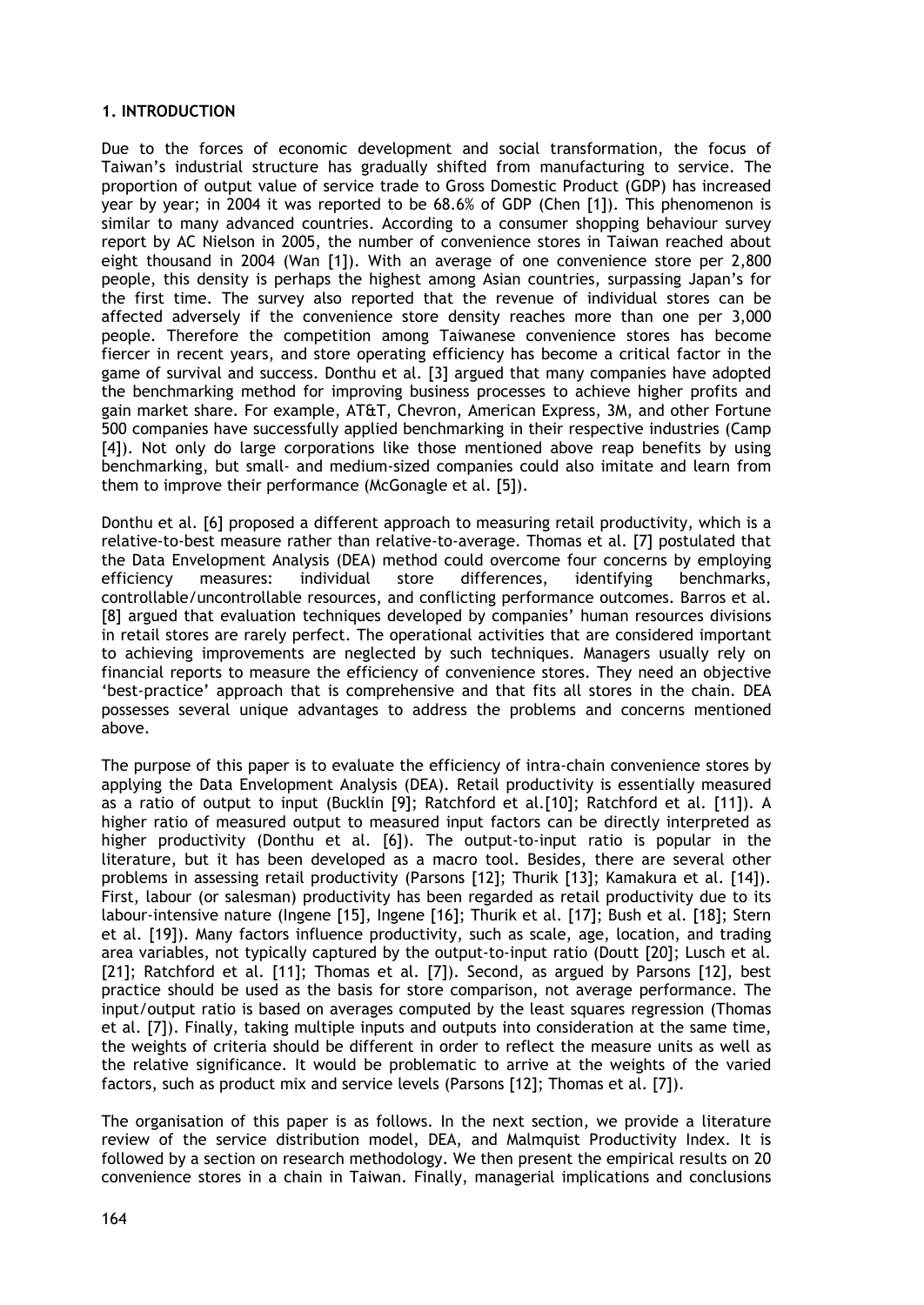are presented.

### **2. LITERATURE REVIEW**

Various constructs of variables have been proposed and used in measuring the output of retailing (Keh [22]). However, it is widely acknowledged that the real output of a retail firm consists of various distribution services (Achabal et al. [23]; Keh [24]). Bucklin's view [9] is that logistical, informational, and product functional services are three major kinds of services in a distribution service model. Betancourt et al. [25] further categorised distribution services into five constructs:

- Accessibility the level of convenience for consumers to patronise the store.
- Product assortment includes product lines, and variety within product lines.
- Assurance of product delivery products are available at the desired time and in the desired form.
- Amount of information other characteristics of goods and services, such as price and availability, are provided.
- Ambience the level of store atmosphere is good enough to attract customers**.**

The distribution services method clarifies the simultaneous viability of various forms of retailing in the marketing channel, such as convenience stores. Due to lack of data, empirical investigations of using the distribution services model have been scarce. However, many researchers have filled a void in this literature by employing macro or micro data in DEA (Betancourt et al. [26]; Donthu et al. [6]; Keh et al. [27]). The DEA methodology is an effective tool for the selection of appropriate input and out variables needed in the distribution service models to calculate the efficiency scores properly.

### **2.1 Data Envelopment Analysis (DEA)**

DEA originated in microeconomic production theory, in which a production technology frontier can be constructed by using multiple inputs to achieve the maximum output. Farrell [28] suggested how DEA can provide solutions to possible input-output combinations for actual firms. Charnes et al. [29] applied Farrell's idea in a linear programming format and offered a scalar efficiency measure for all decision-making units (DMUs) to convert multiple inputs and outputs into a single measure of performance.

There have been numerous applications of DEA as an effective performance evaluation tool in many fields, such as manufacturing, schools, banks, pharmacies, small business development centres, nursing home chains, hospitals, police forces, airlines, and so on (Ho et al. [30]). Since the 1990s, several researchers have used DEA to measure the comparative efficiency of retail chain stores. Balakrishnan et al. [31] employed DEA to evaluate the relative spatial efficiency of locations of retail outlets, and showed how the threshold requirements change their spatial efficiency. Athanassopoulos [32] developed a performance-improvement decision aid system for restaurants, based on DEA. Kamakura et al. [14] took four outputs and two inputs into a fuzzy clusterwise translog cost regression to evaluate the efficiency of a commercial bank with 180 branches in Latin America. Li et al. [33] compared three kinds of ownership banks in Taiwan after deregulation in the 1990s by applying a translog distance function DEA. Thomas et al. [7] combined the Delphi approach and DEA to assess the efficiency of a leading US specialist outlet. Donthu et al. [6] analyzed the efficiency of fast-food chain stores using DEA. Keh et al. [27] selected the inputs and outputs metrics based on distribution services theory, which is a three-stage model, and applied DEA to the empirical illustration of the efficiency of a grocery chain store. Barros et al. [8] studied hypermarket retail store efficiency in Portugal using DEA. Donthu et al. [3] used DEA to benchmark a 26-unit fast food outlets' marketing productivity, and provided a set of actionable measures for the improvement of the company's marketing performance. Keh et al. [34] illustrated performance in a chain of hotels in the Asia-Pacific region by incorporating efficiency, effectiveness, and productivity into a triangular DEA model. The results highlighted the crucial role of marketing expenditure in a service organisation.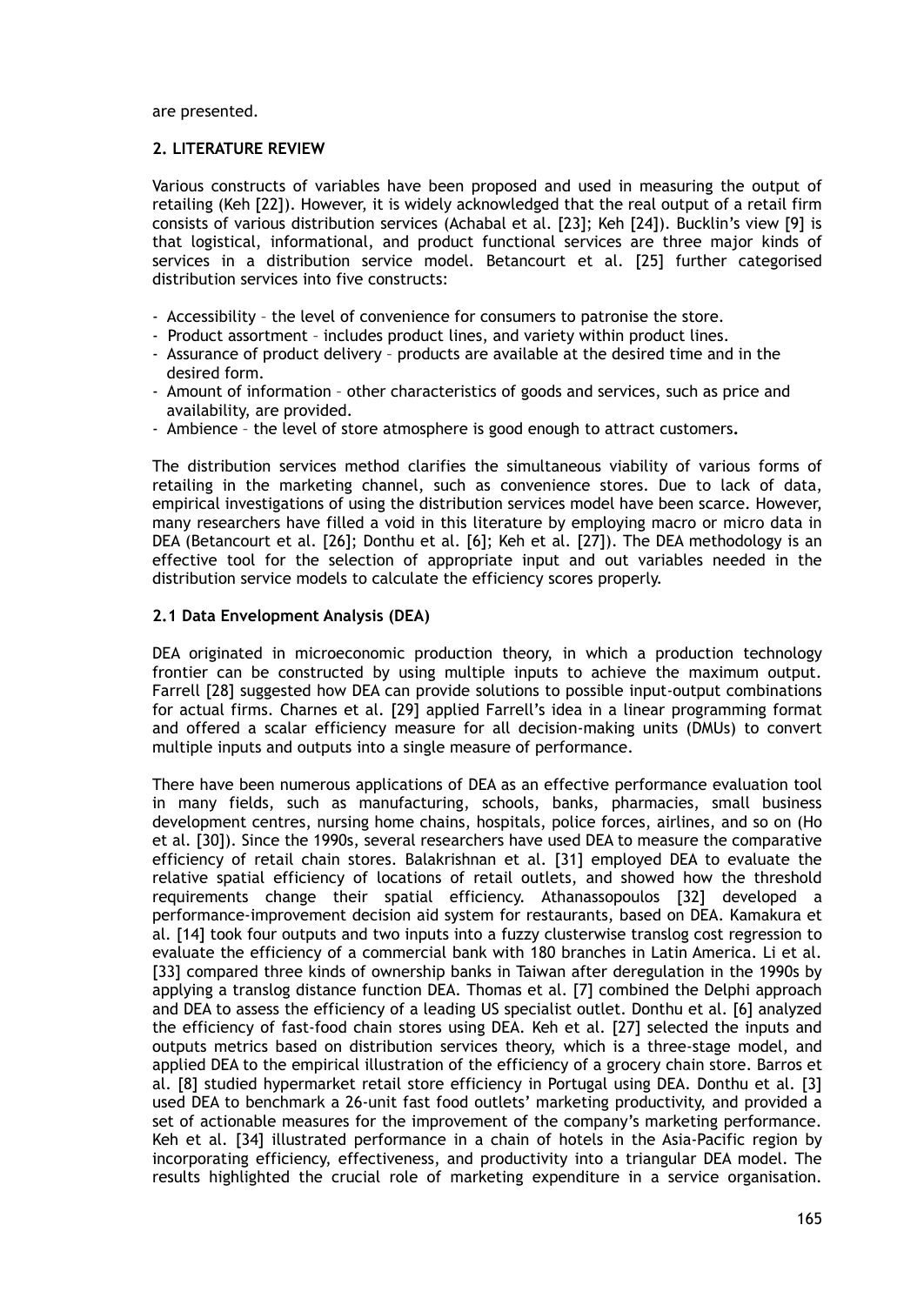Marianna et al. [35] and Wang et al. [36] sapplied a stepwise DEA and four-stage DEA procedure separately to measure a three-star hotel in the UK and international tourist hotels in Taiwan, providing strong evidence that DEA can be used in analysing management efficiency and style in service industries.

DEA is a nonparametric approach to assess the efficiency of homogeneous units such as retail stores (Barros et al. [8]) and uses a 'data oriented approach' (Keh et al. [27]) to evaluate the performance of the individual unit within a given sample. The units are referred to as decision-making units (DMUs). DEA calculates the relative technical efficiency (RTE) of DMUs in a direct way without imposing any functional form on the data. The other distinguishing feature of DEA is that the best performing DMUs are used as the bases for comparison in computing the RTE (Keh et al.[34]). In order to achieve a retailing operation oriented towards excellence, it is important to compare chain stores' performance with that of the best performing DMUs, often referred to as the benchmarking partners. Moreover, unlike a single optimisation for all DMUs in the least square regressions, DEA uses a series of optimisations, one for each DMU, to separate efficient units from inefficient ones. The most efficient retail stores are those stores located on the efficient frontier, similar to isoquants (equal-product curves) of production functions in microeconomics (Donthu et al. [6]). The efficient frontier is a series of points, a line, or a surface connecting the most efficient stores, and is determined by comparing the inputs and outputs of all evaluated stores. Thus DEA produces the relative efficiency boundaries, called envelopes. DEA provides not only an efficiency score for each inefficiency unit, but also provides the target value that would turn an inefficient unit into an efficient one (Rouse et al. [37]).

### **2.2 Malmquist Productivity Index**

The Malmquist Index was developed as a dynamic model to assess the total productivity of general economic activities over time in the consumer theory. According to Malmquist [38]**,** a productivity change can be calculated by comparing the inputs of a firm at times *t* and *t*+1 based on the maximum factor. The input in time *t* could be decreased so that the firm would continue to produce the same level of outputs at time *t*+1. Caves et al. [39] defined the Malmquist Productivity Index (MPI) as the total factor productivity change from *t* to *t***+**1. Färe et al. [40] combined Caves et al.'s productivity index and Farrell's efficiency concept to construct the DEA-based Malmquist productivity change from *t* to *t*+1.

The Malmquist Productivity Index (MPI) in the DEA model is defined as the ratio of the efficiency measures for the same unit in two different time periods, or between two different observations for the same period. Measuring between time periods for the same unit is the interest of this paper. This method distinguishes between efficiency changes in technical efficiency and shifts in the efficiency frontier over time by using panel data (Flegg et al. [41]). The MPI is the product of frontier change and efficiency change. The first component is known as the 'frontier productivity index' (FPI), and it measures the relative distance between the frontiers. The second component is known as the 'catching up index' (CIE), and it shows the relative change in efficiency between the periods (Odeck [42]). This index can offer a depth view to managers to monitor the changing trend of each DMU in many service fields (Rouse et al.[37]; Flegg et al. [41]; Li et al. [33]; Chen [43]; Odeck [42]; Şakar [44]).

## **3. METHODOLOGY**

In this section, we describe the methodology of our paper. First, we briefly discuss some of the key concept needed for the research.

### **3.1 DEA Efficiency Measures**

The DEA efficiency measures were first developed by Farrell [28] and extended later by Charnes et al.[29] and Färe et al. [45]. The general purpose DEA considers n DMUs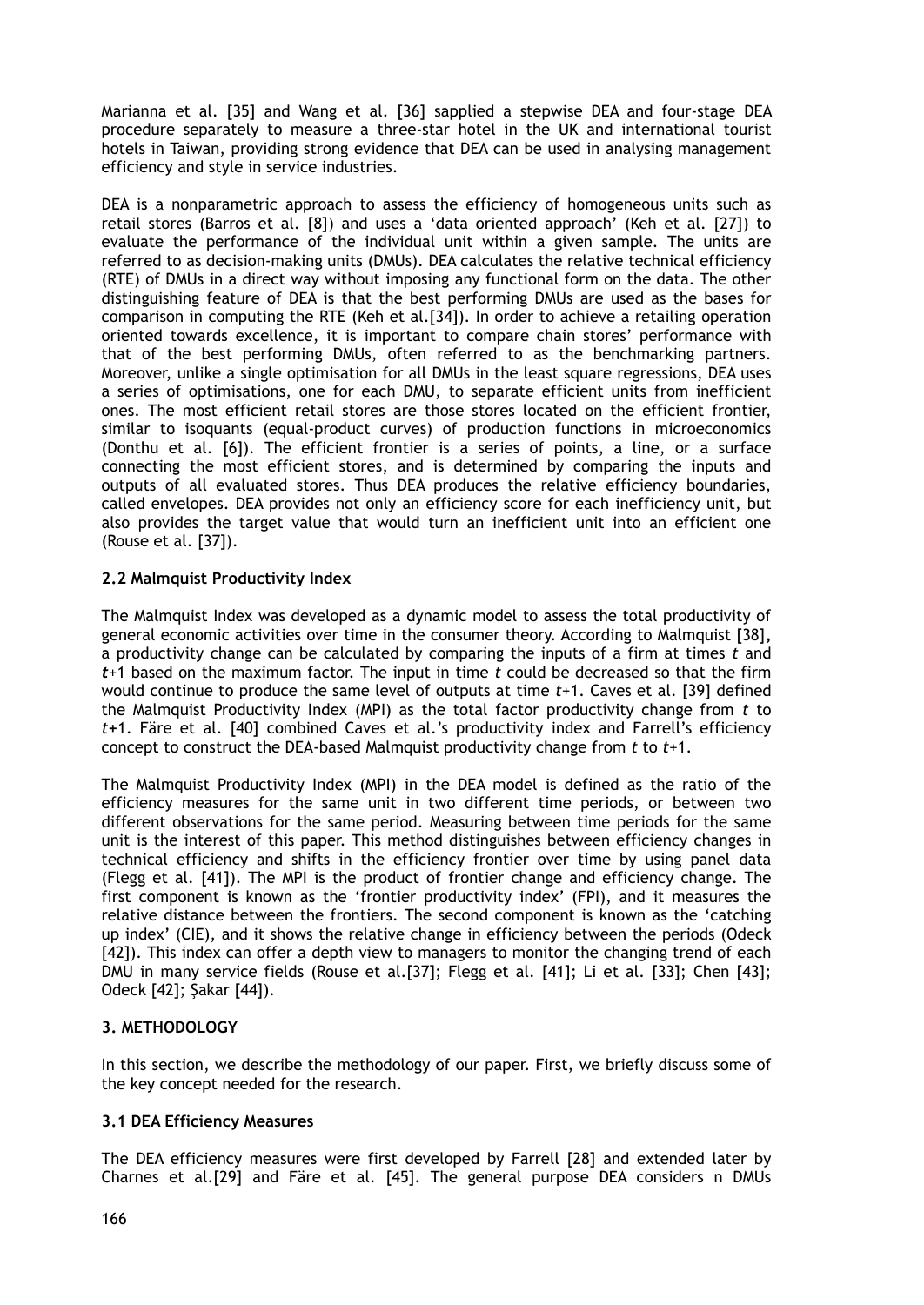(j=1,...,n), with k inputs and m outputs. Let  $x_{i,j}$  denote the observed level of the k-th input and m-th output, respectively, at  $\mathit{DMU}_j$  .

In a ratio form, we have all outputs over all inputs  $u'y_i$ , where u are the output weights and *v x*

*i* v are the input weights. Assuming constant return-to-scale, the following linear programming is solved to ascertain whether  $_{DMU_{j0}}$  is DEA-efficient and measure its efficiency:

$$
MAX_{u,v}(u' y_i)
$$
  
s.t.  $v' x_i = 1$   

$$
v' y_j - v' x_j \le 0, f = 1,2,...,N
$$
  
 $u,v \ge 0$  (1)

This form is the multiplier form of the linear programming model. We usually use the dual that has the following form:

$$
MAX_{\theta,\lambda}\theta
$$
  
s.t.  $-y+Y\lambda \ge 0$   
 $\theta \bullet x_i - X\lambda \ge 0$   
 $\lambda \ge 0$  (2)

For a given set of feasible  $\lambda$  values, the left-hand-side values of input-and output-related constraints specify a production point within the production possibility set. The model seeks a production possibility set point which offers minimum output levels of  $_{DMU_{j0}}$ , while using

as low a proportion of its input levels as possible. With the subscript \* denoting optimal values, the  $j_0DMU$  is DEA-efficient if and only if  $\lambda_0^* = 1$ . If  $\lambda_0^* \le 1$  then the  $j_0DMU$  is DEAinefficient.  $\lambda_{_0}^*$  is a measure of the radial DEA efficiency of  $_{DMU_{j0}}.$ 

DEA can be carried out in various forms based on the market conditions of the DMU. As a general rule of thumb, in competitive markets, the DMUs are output-oriented, since we have assumed that inputs are under the control of the DMU, which aims to maximise its output – subject to market demand, which is outside the control of the DMU. The outputoriented technically efficient scores are estimated in this paper.

### **3.2 Malmquist Productivity Index**

The Malmquist Productivity Index (MPI) is a valuable tool for analysing panel data set for monitoring productivity growth. Following Caves et al. [39], an output-based Malmquist Productivity Index with observation k between time period t (base period) and t+1 is

$$
M_{t,k} = \frac{E_{t,k(t+1)}}{E_{t,k(t)}}
$$
(3)

where  $_{E_{t,k(t)}}$  and  $_{E_{t,k(t+1)}}$  are output effiency scores relating observations in period t and t+1, respectively, to a period t technology.  $M_{t,k}$  measures the productivity change between period t and t+1. Productivity declines if  $M_{t,k}$ <1, remains unchanged if  $M_{t,k}$ =1, and improves if  $M_{t,k}$  > 1.

Färe et al. [45] proposed defining the output-oriented Malmquist Productivity Index as a geometric mean of: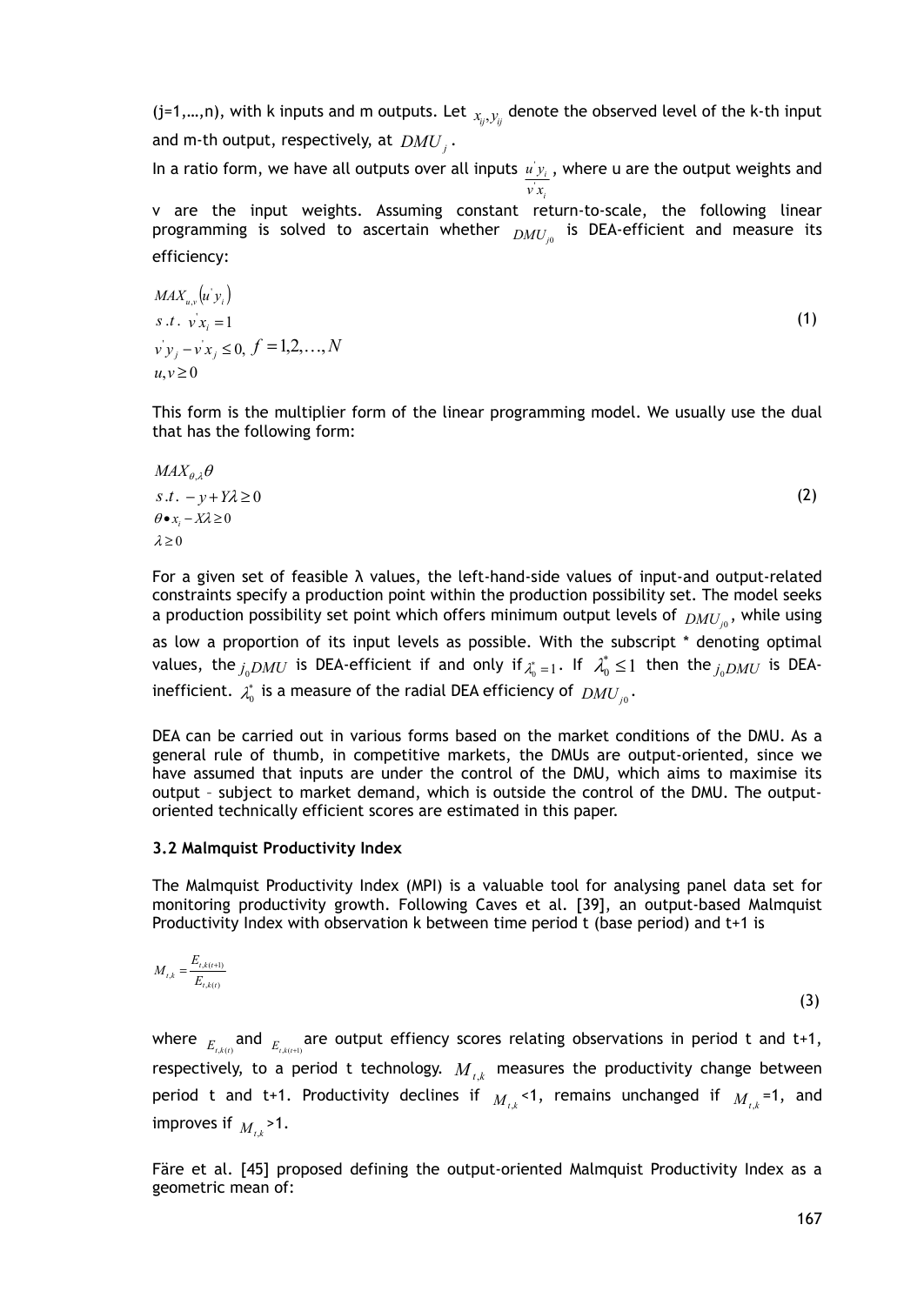$$
M_{t+1,k} = \left[\frac{E_{t,k(t+1)}}{E_{t,k(t)}} \frac{E_{t+1,k(t+1)}}{E_{t+1,k(t)}}\right]^{1/2}
$$
\n(4)

Morever, the Malmquist Productivity Index can be divided into two mutually exclusive components

$$
M_{t+1,k} = \frac{E_{t+1,k(t+1)}}{E_{t,k(t)}} \left[ \frac{E_{t,k(t+1)}}{E_{t+1,k(t)}} \right]^{1/2}
$$
\n(5)

The first part is a catching up index that shows the relative change in efficiency between the periods. The second part of Eqn. 5 is the frontier productivity index that means the change of technical efficiency.

#### **3.3 Selection of indicative input/output variables**

In using DEA, multiple input and output factors can be considered simultaneously to determine the efficiency scores. The selected input and output variables are first summarised by reviewing the relevant literature and consulting with the management of the chain stores. Then the variables are operationalised according to the service distribution model. There are two input variables: labour and capital. Labour consists of the number of staff and the store manager's tenure year. Operating expenses represent the capital. Sales margin is the output variable. The input variables are used to produce a set of distribution services that relate to the sales margin. To meet the requirements of DEA, the minimum number of DMUs is greater than three times the number of inputs-plusoutputs (Walter et al. [50]). The input variables should be positive numbers and positively related to outcomes. The inventory cost is determined to be the main important proxy measure of distribution service after consulting with managers.

As shown in Figure 1, the raw inputs are allocated to obtain the intermediate outputs (distribution service) in Stage 1. In Stage 2, the intermediate output becomes input and used to produce the maximum final output (sales margin).



**Figure 1: Triangular model** 

According to the limitation of isontonicity, Kao et al. [46] suggested that the correlation matrix can be used for eliminating the irrelevant variables. This investigation will test the relationship of those input/output variables.

#### **3.4 Data**

Data were collected from twenty 7-11 convenience stores located in the southern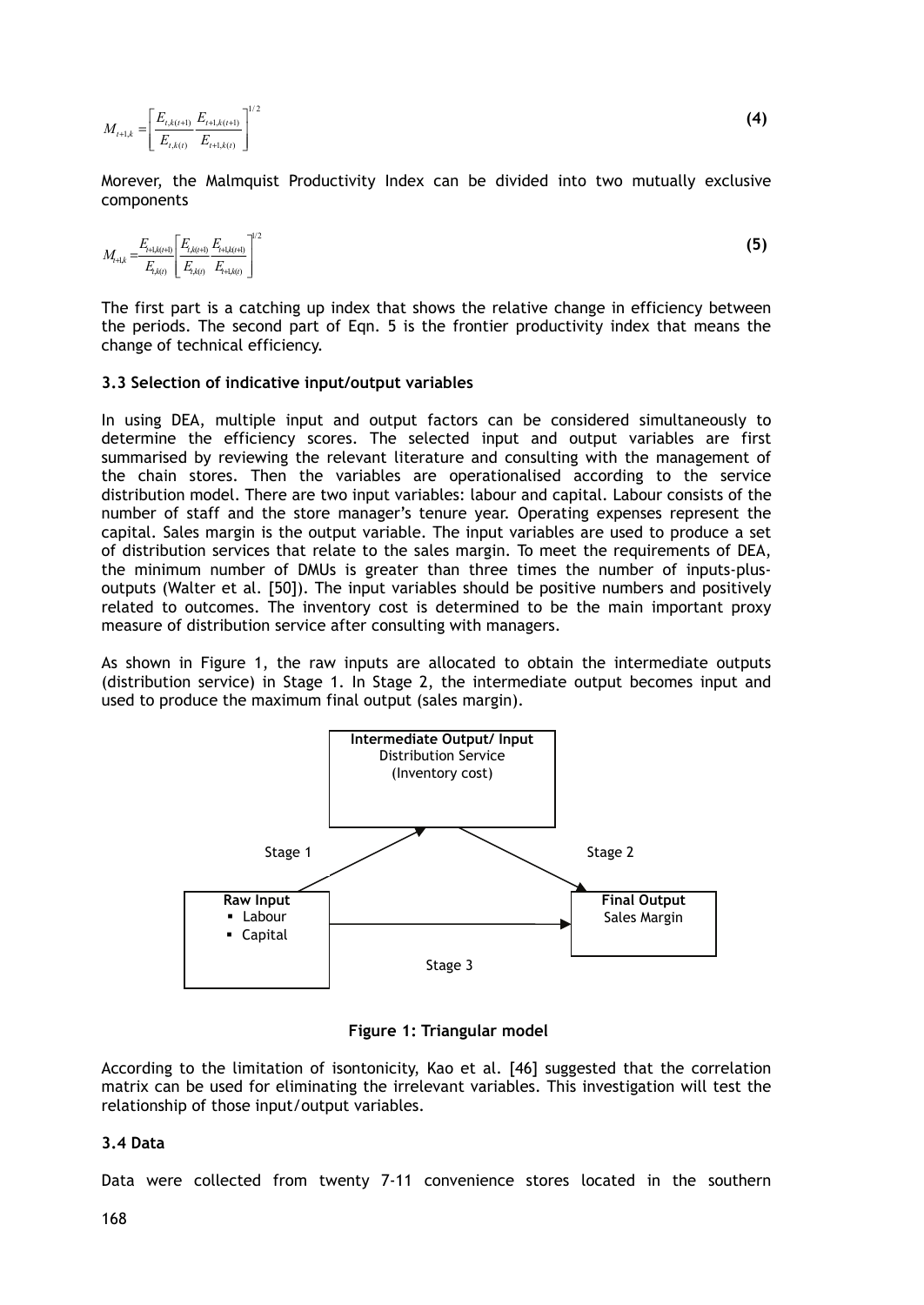metropolitan area of Taiwan, and consisted of annual observations for the years 1998 through 2005. All 20 stores were units within one chain, and were therefore suitable for internal evaluation.

### **3.5 Analysis of efficiency scores, efficiency ranking, and slack analysis**

After determining the input/output variables, the efficiency score for each store is calculated. The data for inputs and outputs of 20 convenience stores for eight years were compiled. DEA was applied to this data to establish an efficiency score for each store, and stores were ranked accordingly. We also performed slack analysis in this section.

We use correlation analysis to verify the relationships among these three stages. The efficiency score for each store from 1998 to 2005 is estimated to calculate the MPI, and the stores making great progress will be identified. The MPI will be decomposed into CIE and FPI to distinguish where the main improvement in efficiency comes from. The Management Matrix can be mapped out according to the efficiency score and MPI.

### **4. EMPIRICAL RESULTS**

An intercorrelation matrix in Table 1 shows the relationship of variables used in this investigation. All four input indicators are taken into consideration without following the distribution service system. The results show that the input and output variables used in this research meet the requirements of the DEA model.

|                       | <b>Sales</b><br>margin | Number of<br>employees | Operating<br>expenses | Manager's<br>tenure<br>vears | Inventory<br>cost |
|-----------------------|------------------------|------------------------|-----------------------|------------------------------|-------------------|
| Sales margin          | 1.00                   |                        |                       |                              |                   |
| Number of employees   | .912 <sup>a</sup>      | 1.00                   |                       |                              |                   |
| Operating expenses    | .626 <sup>a</sup>      | .568 <sup>a</sup>      | 1.00                  |                              |                   |
| Manager's tenure year | .237                   | .147                   | .062                  | 1.00                         |                   |
| Inventory cost        | .827a                  | $.854^{\circ}$         | .477a                 | .343                         | 1.00              |

**a** *p***<0.05, two-tailed test** 

### **Table 1: Correlation matrix**

The relative efficiency scores of the convenience stores analysed in 2005 are presented in Table 2. The efficiency scores represent the best possible efficiency attainable by a store given its inputs and output. This score is therefore often referred to as the relative efficiency or relative productivity. The rankings in Table 2 are in hierarchical order of efficiency, starting from the most efficient and descending to the least.

The stores that have an efficiency score of 1.0 are considered to be efficient and located at the efficiency frontier. In this example, 9 stores are found to be efficient and 11 are inefficient. For those nine DMUs with efficiency scores of 1.0, Andersen et al**.** [47] proposed a modified version of the model based upon a comparison of efficient DMUs relative to a reference technology spanned by all other units. This *A and P efficiency index* provides a method to increase the discrimination power for every efficient DMU, and A1 has the best performance. The DEA model also allows us to identify a smaller group of best performers and calculate slacks, which specify the amount by which an input or output must be improved for the unit to become efficient. For instance, since A17 is the least efficient unit (efficiency score=0.756), its smaller group of benchmarking targets or role models are A10,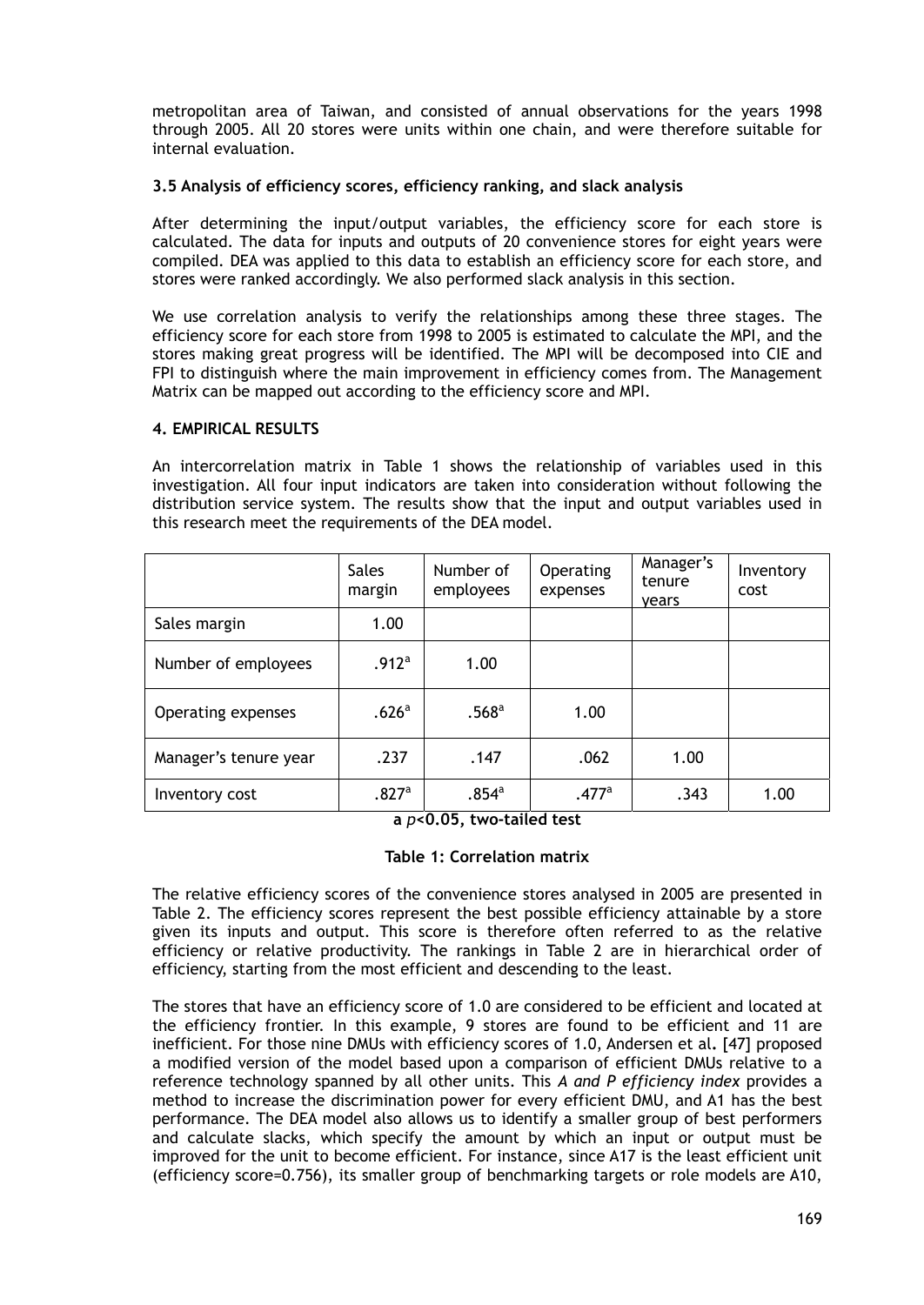| Store ID       | $TE_{CRS}$ TE <sub>VRS</sub> SE |  | RTS Benchmarking<br>group                  | Frequency | A and P<br>Efficiency<br>Index | Ranking |
|----------------|---------------------------------|--|--------------------------------------------|-----------|--------------------------------|---------|
| A1             | $1.000 1.000 1.000 $ -          |  | A <sub>1</sub>                             | 9         | 1.561                          |         |
| A18            | 1.000 1.000 1.000               |  | A18                                        | 9         | 1.200                          |         |
| A <sub>6</sub> | 1.000 1.000 1.000               |  | A <sub>6</sub>                             | 7         | 1.154                          | 3       |
| A10            | 1.000 1.000 1.000               |  | A10                                        | 9         | 1.100                          | 4       |
| A <sub>5</sub> | 1.000 1.000 1.000               |  | A <sub>5</sub>                             | 4         | 1.088                          | 5       |
| A19            | 1.000 1.000 1.000               |  | A19                                        | 7         | 1.053                          | 6       |
| A15            | 1.000 1.000 1.000               |  | A15                                        |           | 1.029                          |         |
| A4             | $0.923 1.000 0.923 $ IRS        |  | A4                                         | 5         | 0.923                          | 8       |
| A7             | 0.870 1.000 0.870 IRS           |  | IA7                                        | 4         | 0.870                          | 9       |
| A11            | 0.864 0.985 0.877 DRS A10       |  |                                            | 0         | 0.864                          | 10      |
| A20            | 0.980 0.981 0.999 IRS           |  | A19, A18, A10, A5                          | 0         | 0.980                          | 11      |
| A <sub>2</sub> | 0.967 0.975 0.992 IRS           |  | A18, A10, A5, A6,<br>A <sub>19</sub>       | 0         | 0.967                          | 12      |
| A9             |                                 |  | 0.936 0.972 0.963 IRS A1, A6, A18, A19, A7 | 0         | 0.936                          | 13      |
| A12            |                                 |  | 0.862 0.896 0.961 IRS A1, A6, A18, A19, A7 | 0         | 0.862                          | 14      |
| A <sub>3</sub> | $0.834 0.895 0.931 $ IRS        |  | A18, A6, A4, A7, A1                        | 0         | 0.834                          | 15      |
| A8             | 0.868 0.873 0.995 IRS           |  | A19, A1, A6, A10,<br>A18                   | 0         | 0.868                          | 16      |
| A14            |                                 |  | 0.850 0.854 0.995 DRS A1, A5, A10, A19     | 0         | 0.850                          | 17      |
| A16            |                                 |  | 0.801 0.842 0.951 IRS A6, A1, A10, A4      | 0         | 0.801                          | 18      |
| A13            |                                 |  | 0.762 0.837 0.910 IRS A10, A1, A18, A4     | 0         | 0.762                          | 19      |
| A17            |                                 |  | 0.731 0.756 0.967 IRS 410, A1, A18, A4     | 0         | 0.731                          | 20      |
| Mean           | 0.912 0.943 0.967               |  |                                            |           |                                |         |

A1, A18, and A4 (see Table 2). Therefore, for A17, it would have to emulate those four units.

### **Note: A and P Efficiency Index = Andersen and Peterson Efficiency Index** [47] **Table 2: Relative efficiency scores of 20 sample stores in 2005**

Table 3 is the input and output slack computed by DEA for A17 and A14. For A17 to become efficient, it must decrease the number of employees by 0.114 (that is, reducing the parttime working hours), while maintaining its current level of output. A14 must decrease its inventory cost by NT (National Taiwanese) 41,000 dollars to become more efficient (see Table 3).

|          | <b>Operating</b><br>expenses | Manager's<br>tenure<br>vears | Number of<br>employees | Inventory<br>cost     | Sales margin          |
|----------|------------------------------|------------------------------|------------------------|-----------------------|-----------------------|
| Store ID | (NT 1,000<br>dollars)        | (year)                       | (person)               | (NT 1,000<br>dollars) | (NT 1,000<br>dollars) |
| A17      | 558                          | 8                            | 5                      | 900                   | 468                   |
| Slack    | $\mathbf{0}$                 | $\mathbf{0}$                 | 0.114                  | 0                     | $\mathbf 0$           |
| A14      | 544                          | 9                            | 7                      | 1100                  | 623                   |
| Slack    | 0                            | $\mathbf{0}$                 | 0                      | 41                    | $\mathbf{0}$          |

| Table 3: Unit A17 and A14 benchmarking goals in 2005 |  |  |
|------------------------------------------------------|--|--|
|------------------------------------------------------|--|--|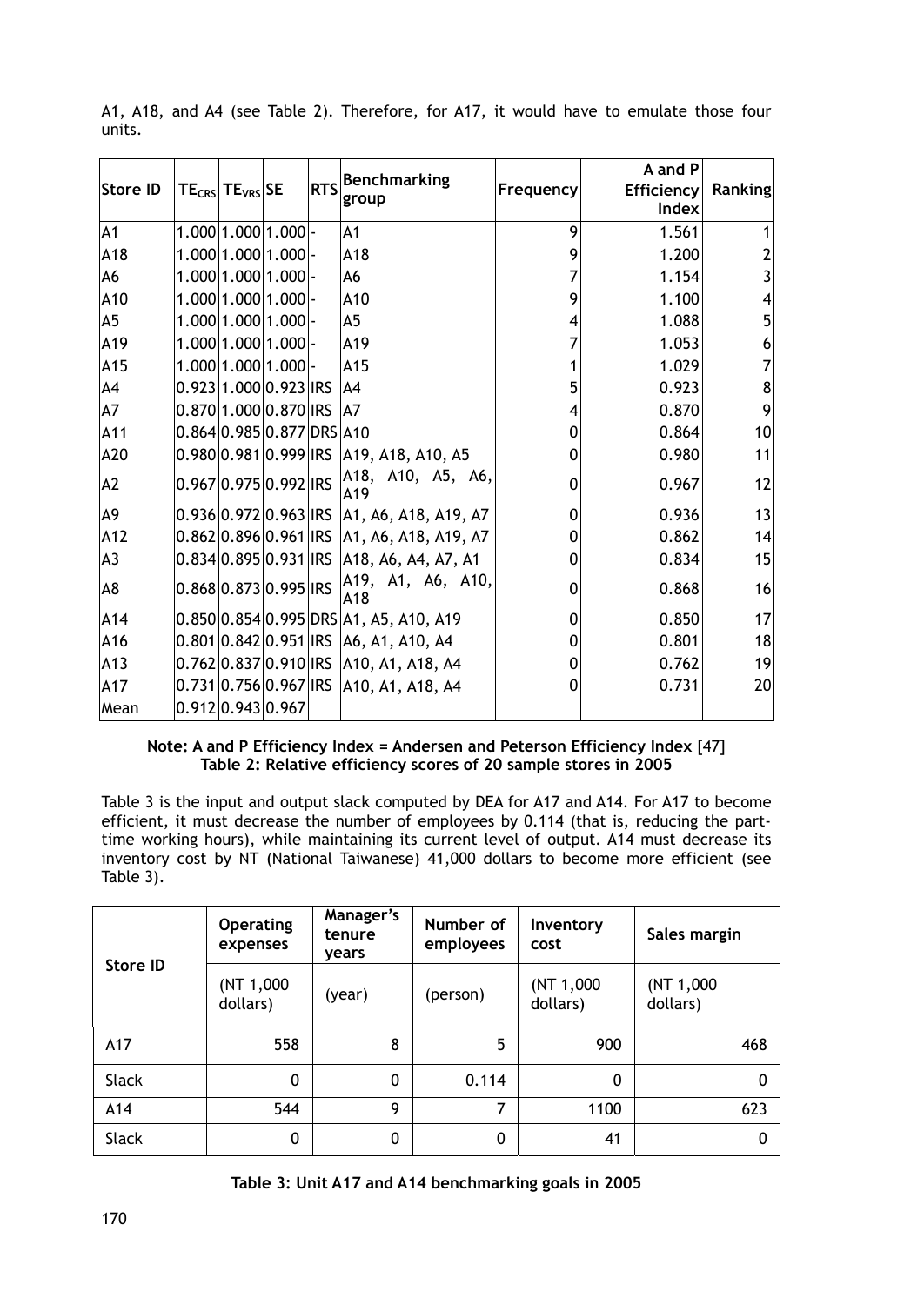The correlation between efficiency scores in the three stages is examined as, shown in Figure 2. For Stage 1 and Stage 3, the 0.586 Spearman correlation (*p*-value = 0) indicates that those generating intermediate output efficiency in stores are also good at maximising the sales margin per unit of input variables. Significant positive correlations between Stage 2 and Stage 3 are found (Spearman correlation = 0.566, *p*- value = 0), which means stores that transform raw inputs efficiently into final outputs are also efficient at transforming intermediate outputs into final output. For Stage 1 and Stage 2, there is no evidence of statistical linkage between transforming raw inputs into intermediate outputs, and transforming intermediate inputs into final output (Spearman correlation = 0.062, *p*-value = 0.794). Stores 18 and 19, for example, which do not perform as well in transforming raw inputs into intermediate outputs (Stage 1) turn out to be relatively better performers in transforming intermediate outputs into sales margin (Stage 2). This implies that these two stores use excessive levels of labour and capital, but such services are appreciated by customers, as indicated by high levels of sales margin.



**Figure 2: Spearman correlation of DEA efficiency scores in triangular model** 

Now consider the findings presented in Table 4. The results indicate that the eight stores with an MPI greater than 1 have improved their managerial efficiency over the past eight years, led by A1. The remaining 12 stores have an MPI less than 1, which means that they did not improve on efficiency.

Table 5 lists the correlation coefficients between the Malmquist productivity index and the following variables: relative efficiency in 1998, relative efficiency in 2005, frontier productivity index from 1998 to 2005, and catching up index from 1998 to 2005. The results show that the efficiency changes of these 20 stores during the previous eight years are positively correlated with a shift in frontiers and catching up efficiency during the eight years. A shift in the frontier is interpreted as a shift in the rate of learning (Rouse et al. [37]). Lapré et al. [48] explore a similar effect by distinguishing between operational learning and conceptual learning, which represent learning processes (changes in efficiency) as well as learning systems (shifts in the frontier) respectively. The results in Table 5 suggest that the convenience chain stores have achieved gains in both efficiency and learning.

However, the efficiency change is negatively correlated with relative efficiency in 1998. This signifies that between 1998 and 2005, those who made great improvements in efficiency were those with poor relative efficiency in 1998. For example, A1, A15, A18, A4, and A11 had a lagging relative efficiency in 1998, but made great improvements over the next eight years. In contrast, A20, A2, A7, and A17 had a good relative efficiency in 1998, but few efficiency changes were made in the next eight years.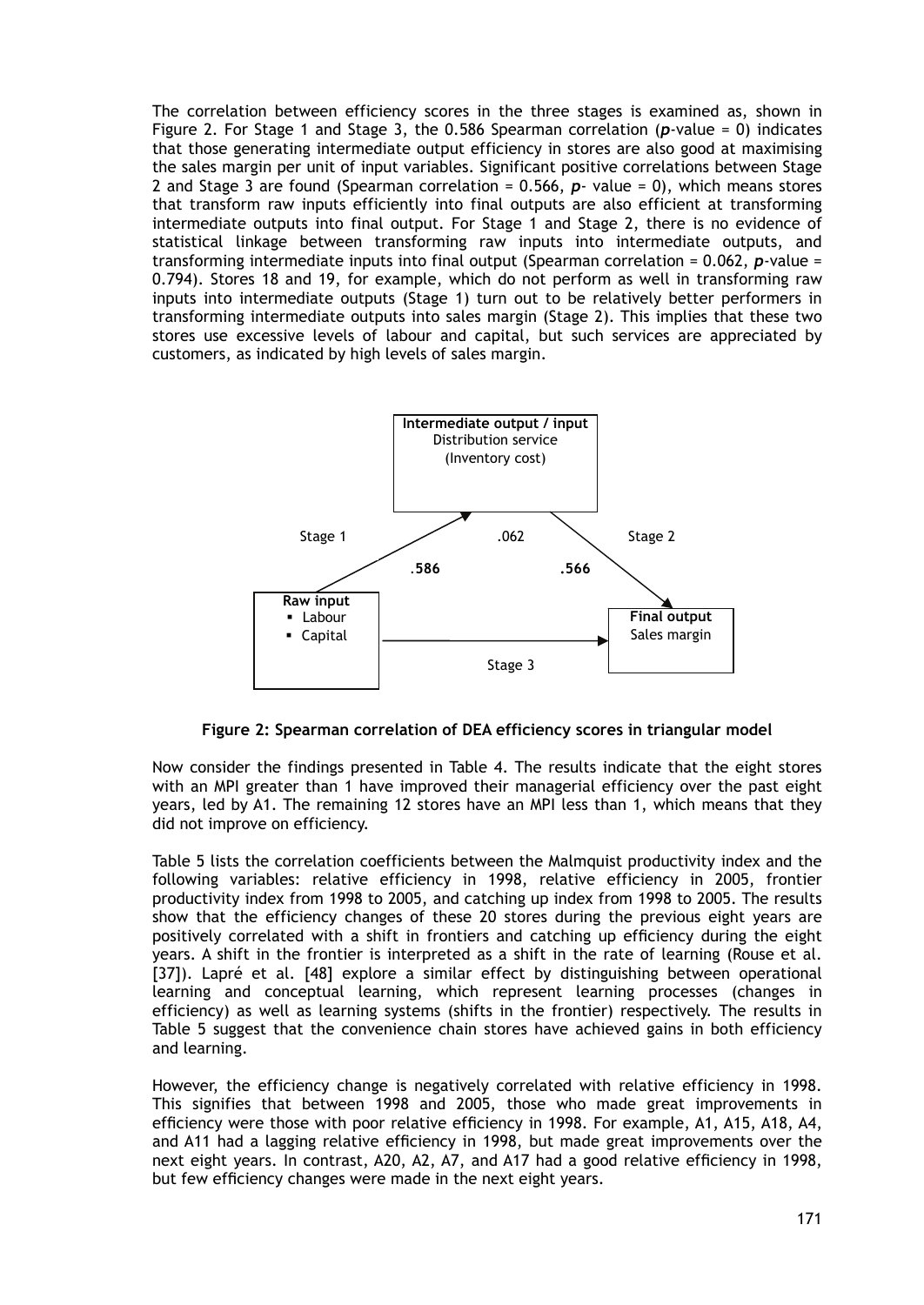| <b>Store ID</b> | $\mathsf{TE}_{1998}$ | $TE_{2005}$ | CIE1998 <sub>-2005</sub> FPI |       | <b>MPI</b> |
|-----------------|----------------------|-------------|------------------------------|-------|------------|
| A <sub>1</sub>  | 0.597                | 1.000       | 1.675                        | 1.671 | 2.800      |
| A15             | 0.852                | 1.000       | 1.174                        | 1.116 | 1.310      |
| A18             | 0.884                | 1.000       | 1.132                        | 1.112 | 1.258      |
| A4              | 0.876                | 0.923       | 1.053                        | 1.027 | 1.082      |
| A11             | 0.818                | 0.864       | 1.056                        | 0.995 | 1.050      |
| A <sub>9</sub>  | 0.952                | 0.936       | 0.983                        | 1.042 | 1.023      |
| A12             | 0.863                | 0.862       | 0.998                        | 1.025 | 1.023      |
| A19             | 1.000                | 1.000       | 1.000                        | 1.011 | 1.011      |
| A <sub>5</sub>  | 1.000                | 1.000       | 1.000                        | 0.995 | 0.995      |
| A <sub>6</sub>  | 1.000                | 1.000       | 1.000                        | 0.987 | 0.987      |
| A <sub>8</sub>  | 0.876                | 0.868       | 0.991                        | 0.988 | 0.979      |
| A10             | 1.000                | 1.000       | 1.000                        | 0.941 | 0.941      |
| A16             | 0.830                | 0.801       | 0.966                        | 0.974 | 0.940      |
| A20             | 1.000                | 0.980       | 0.980                        | 0.955 | 0.936      |
| A2              | 1.000                | 0.967       | 0.967                        | 0.942 | 0.910      |
| A <sub>3</sub>  | 0.864                | 0.834       | 0.965                        | 0.853 | 0.822      |
| A13             | 0.870                | 0.762       | 0.876                        | 0.912 | 0.798      |
| A7              | 1.000                | 0.870       | 0.870                        | 0.889 | 0.773      |
| A14             | 0.910                | 0.850       | 0.936                        | 0.818 | 0.765      |
| A17             | 1.000                | 0.731       | 0.731                        | 0.812 | 0.594      |
| Mean            | 0.910                | 0.912       | 1.018                        | 1.003 | 1.005      |

**Table 4: Efficiency change of 20 sample stores from 1998 to 2005**

| Efficiency                                          | Malmquist productivity index<br>from 1998 to 2005 |  |  |
|-----------------------------------------------------|---------------------------------------------------|--|--|
| Relative efficiency in 1998 (TE <sub>1998</sub> )   | $-0.451$ <sup>a</sup>                             |  |  |
| Relative efficiency in 2005 (TE <sub>2005</sub> )   | 0.600 <sup>b</sup>                                |  |  |
| Frontier Productivity Index (FPI) from 1998 to 2005 | $0.987^{b}$                                       |  |  |
| Catching-up Index (CIE) from 1998 to 2005           | $0.935^{b}$                                       |  |  |

**a** *p-* **value< 0.05; b** *p***-value< 0.01** 

## **Table 5: Coefficients of correlation between efficiency change and efficiency of the 20 convenience stores**

In Figure 3, the horizontal axis represents the values of relative efficiency (TE<sub>2005</sub>) for measuring the operating efficiency. A store with a higher operating efficiency value has an excellent operating performance at present, which also means the store has greater competitiveness. The vertical axis measures efficiency changes for the period 1998 to 2005, which is the figure of MPI. A smaller value indicates a store with a slower pace of progress over the past eight years, and therefore one that is regarded as having less potential power of sustained development. The 20 sample stores can be classified into five categories as follows: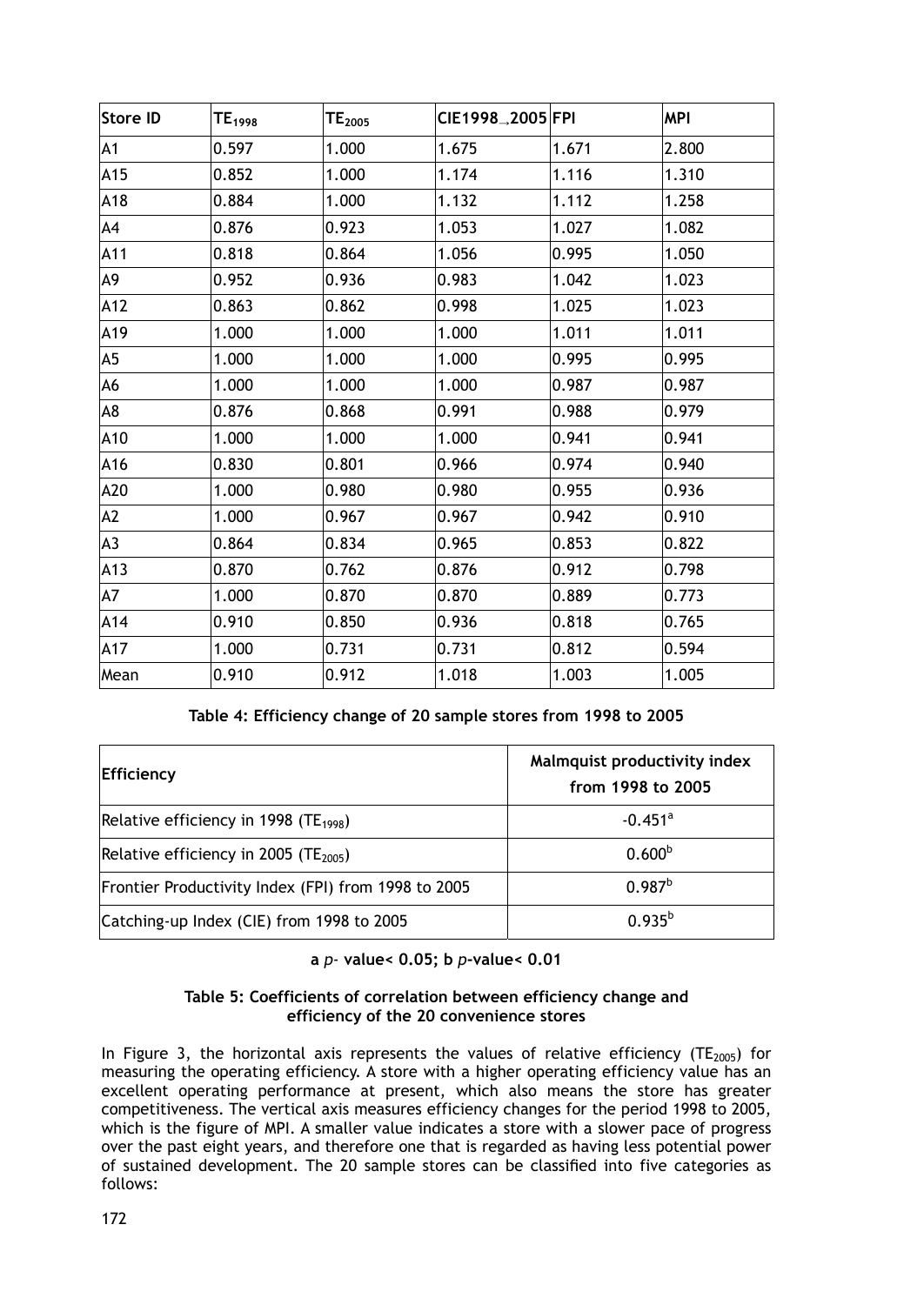

**Figure 3: Management matrix of 20 sample stores** 

Group A represents stores with high competitiveness and with good progress in a competitive improvement. A1, A15, A18, A19, A4, and A9 are included in this group. These stores have a relative efficiency above 0.9 and an efficiency change above 1.0. The results signify that these stores have the right operating policy and operating efficiency. Group B consists of stores with high competitiveness but slow improvement progress. A5, A6, A10, A20, and A2 have a relative efficiency above 0.9 and an efficiency change value between 1.0 and 0.9. Presently, these five stores operate quite ordinarily, but have made slow progress in the past eight years. They need to make a breakthrough to maintain their competitive advantages. A11 and A12 belong to Group C. In this group, the relative efficiency score is between 0.7 and 0.9, and MPI is greater than 1.0. It shows that the competitiveness of these two stores is strengthening gradually. Group D represents those stores with moderate degree of competitiveness and slow progress. There are six stores with values of relative efficiency between 0.7 and 0.8 and MPI scores between 0.7 and 0.9. A17, with a moderate degree of operating efficiency and backward progress represents the last group E.

### **5. MANAGERIAL IMPLICATIONS**

Productivity improvement is the key for managers, since investors and other stakeholders are interested in the firm's financial performance. Retail productivity is a multidimensional concept, as several input and output factors impact the performance of a store. The outcome of a store should be compared with the performance of comparable stores. This makes the retail productivity issue a complex and challenging one.

The analysis of this paper demonstrates that DEA can be used as a method of relative performance evaluation using multiple inputs and outputs, which enables managers to identify the best and worst performers in a retail/distribution environment. DEA provides diagnostic information to managers for improving the underperforming units. The slacks serve as guiding posts, and management has the flexibility of achieving maximum efficiency by either increasing outputs or decreasing inputs, or both.

Productivity in sales margins arising from usage of capital and labour (Stage 3) is linked to the efficient distribution service system (Stage 1). Once the intermediate point is set up, the stores are more or less equally efficient at actualising them into sales margins (Stage 2). Stage 1 should therefore be the major focus for retail outlet success.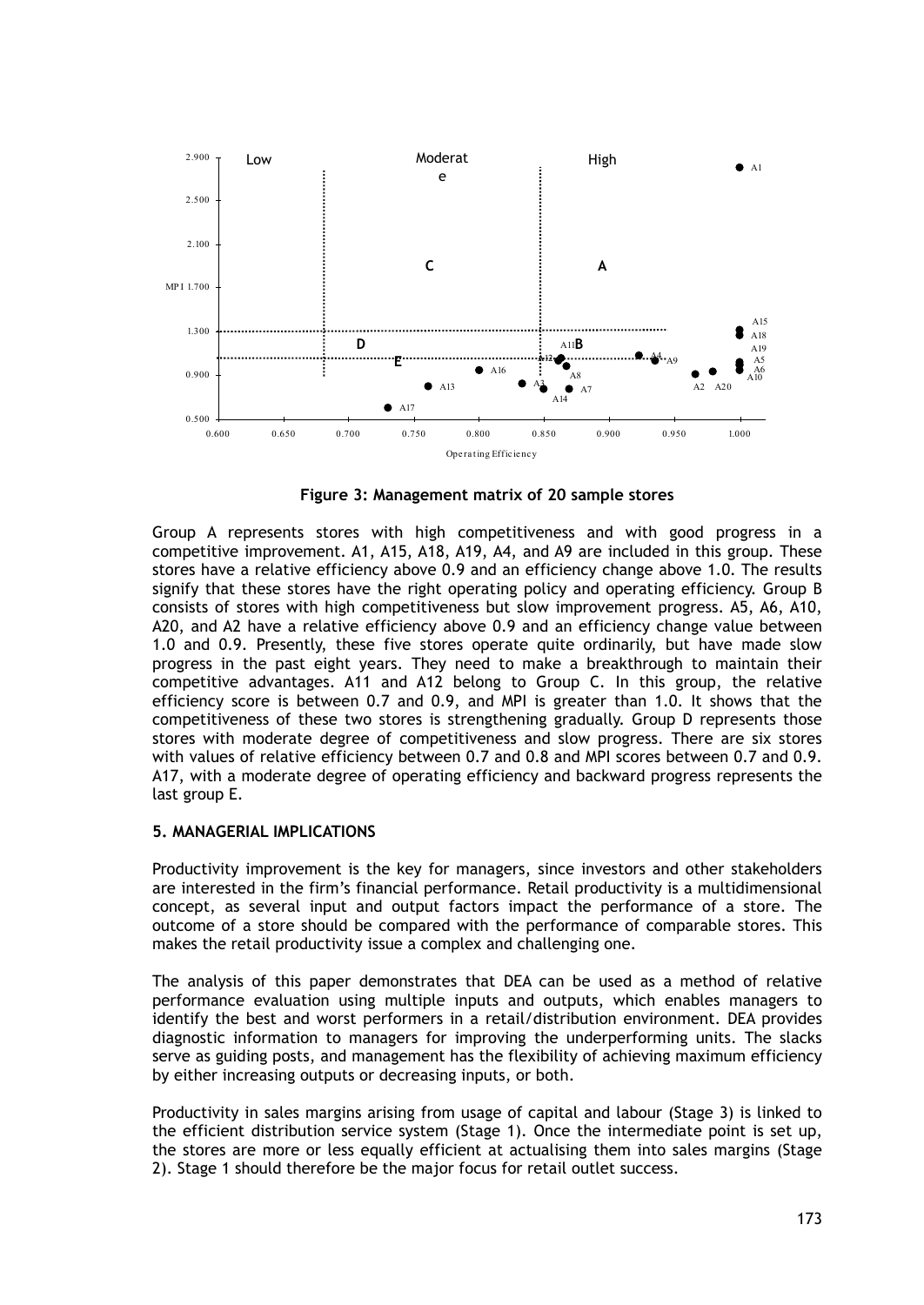The Malmquist analysis is provided by illustrating the annual change of individual stores for the purpose of monitoring. The results reveal that efficiency and learning improvements are the key for stores in a convenience chain. Porter [49] refers to a productivity frontier of operational effectiveness that shifts in response to competitive intensities. Maintaining relative efficiency by keeping pace with shifts in technology is a challenge for companies. Convenience stores' managers should consider technology change for improving overall productivity. The Malmquist Productivity Index is also useful to managers, allowing them to focus on competitiveness, to monitor the pace of progress of each store, as well as to manage the whole company.

### **6. CONCLUSION**

To survive in the highly competitive environment of Taiwan, convenience stores' managers should pay much more attention to their performance. This paper has shown that DEA can be an effective technique to assist managers in evaluating productivity. Store managers can also make use of DEA to identify slack scores to improve efficiency. The Malmaquist Porductivity Index was shown to be a method to assist management in monitoring the change of yearly performance for individual stores, and the map (based on the results) was provided to aid management in examining the competitiveness and operating policy of the entire convenience store chain.

This paper makes three major contributions. First, it is suggested that DEA can serve as both an analysis of facets for identifying the peer group as well as slack statistics to aid in setting benchmarking goals. Second, a distribution service model is used as the output of retailing, which has hardly been applied in empirical research. Finally, the Malmquist method provides valuable insights into efficiency and the effects of learning.

The major limitation affecting this study concerns the data set. This study is based on only the convenience store sector in a southern city in Taiwan. Relying on the goodwill of retailers to share their operating data is a difficult task. Many retail firms are reluctant to provide confidential data. Stable DEA results require a large number of observations, particularly as the number of inputs and outputs is increased. Nevertheless, there is also the limitation of the minimum number of DMUs; for instance, the number of evaluated companies (DMUs) should be greater than three times the number of inputs-plus-outputs. As a result, DEA may not be appropriate when there are only a few DMUs.

Future research can compare competing stores from the same industry or across different industries – for example, hypermarkets, department stores, and supermarkets. Data from different countries can be compared in a DEA model. Making use of questionnaires to get the data from the perception of customers can also be included in DEA input, or output variables for considering the end users of the service system.

**ACKNOWLEDGEMENT:** The authors are grateful to the anonymous referee who made several valuable suggestions. Our paper improved considerably due to his/her suggestions.

### **7. REFERENCES**

- [1] **Chen, W.Y.** 2005. Trend Report of Taiwanese Merchandise Channel Industry in 2006 (in Chinese), Taipei: Taiwan Institute of Economic Research.
- [2] **Wan, C.H.** 2005. Trend Report of Taiwanese Convenience Chain Stores Fourth Quarter, 2005 (in Chinese), Taipei: Taiwan Institute of Economic Research.
- [3] **Donthu, N., Hershberger, E.H., and Osmonbekov, T.** 2005. Benchmarking marketing productivity using data envelopment analysis, *Journal of Business Research*, 58(11), pp 1472-1482.
- [4] **Camp, R.C.** 1998. *Global cases in benchmarking,* Milwaukee (WI): ASQ Quality Press.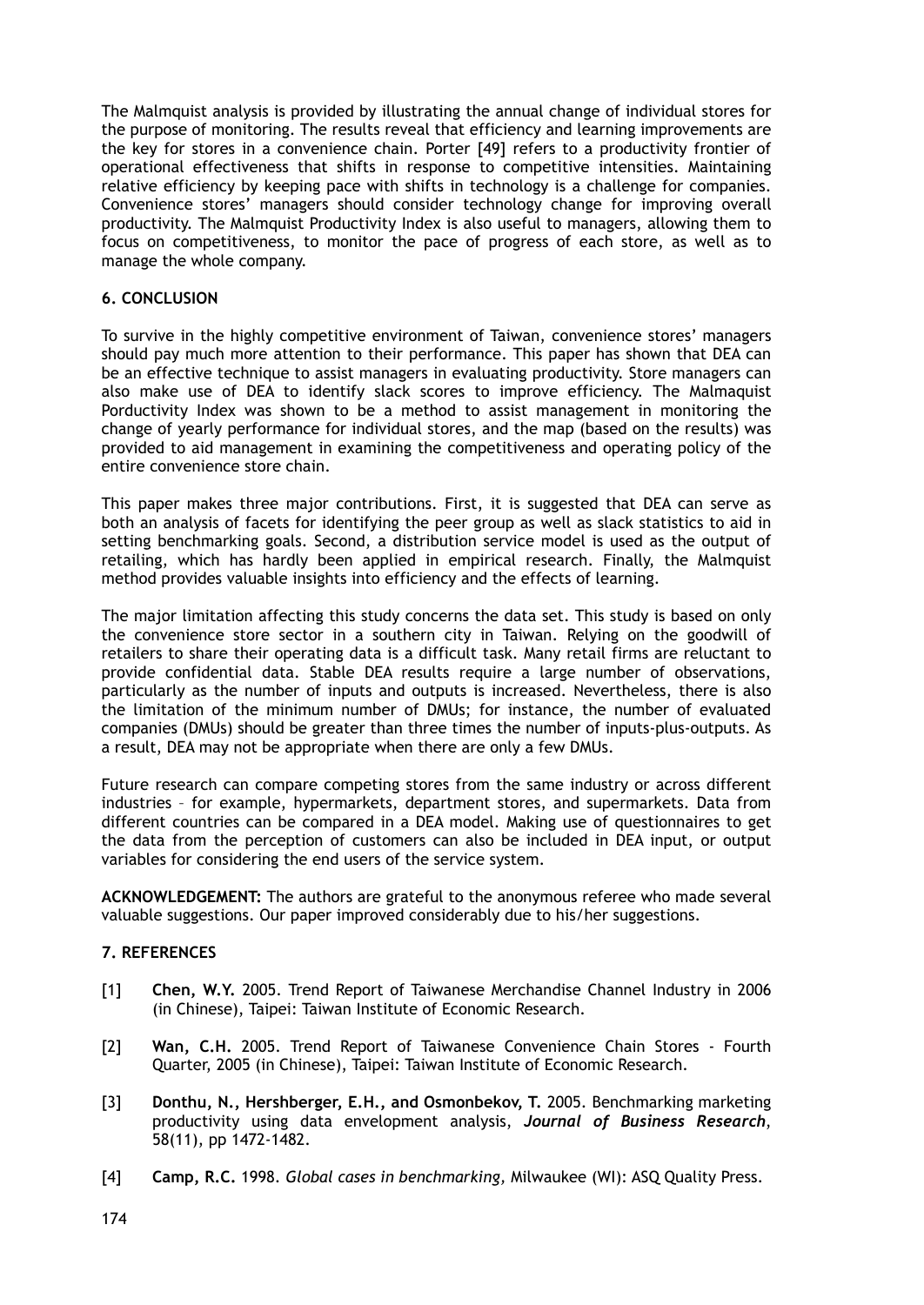- [5] **McGonagle, Jr., J. and Fleming, D.** 1993. New options in benchmarking, *Journal of Quality and Participation*, 16(4), pp 60-71.
- [6] **Donthu, N. and Yoo, B.** 1998. Retail productivity assessment using data envelopment analysis, *Journal of Retailing*, 74 (1), pp 89-105.
- [7] **Thomas, R.R., Barr, R.S., Cron, W.L., Slocum, J.W. Jr.** 1998. A process for evaluating retail store efficiency: A restricted DEA approach, *International Journal of Research in Marketing*, 15(5), pp 487-503.
- [8] **Barros, C.P. and Alves, C.A.** 2003. **Hypermarket retail store efficiency in Portugal,**  *International Journal of Retail and Distribution Management*, 31(11), pp 549-560**.**
- [9] **Buckin, L.P. 1978.** *Productivity in marketing*, Chicago: American Marketing Association.
- [10] **Ratchford, B.T. and Brown, J.R.** 1985. *A* study of productivity changes in food retailing, *Marketing Science*, 4 (Fall), pp 292-311.
- [11] **Ratchford, B.T. and Stoop, G.T. 1988.** A model and measurement approach for studying retail productivity, *Journal of Retailing***,** 64 (Fall), pp 241-263.
- [12] **Parsons, L.** 1992. Productivity versus relatively efficiency in marketing: Past and future*?* In: Lilien, G., Laurent, G., Pras, B. (eds), *Research traditions in marketing***,** Kluwer, Amsterdam, pp 169-196.
- [13] **Thurik, R. 1992.** Applied econometrics and productivity analysis in marketing, In: Lilien, G., Laurent, G., Pras, B. (eds), *Research traditions in marketing*, Kluwer, Amsterdam, pp 197-200.
- [14] **Kamakura, W., Lenartowicz, T. and Ratchford, B.** 1996. Productivity assessment of multiple retail outlets, *Journal of Retailing*, 72(4), pp 325-330.
- [15] **Ingene, C.A.** 1982. Labor productivity in retailing, *Journal of Marketing*, 46 (Fall), pp 75-90.
- [16] **Ingene, C.A. 1984.** Productivity and functional shifting in spatial retailing: Private and social perspectives**,** *Journal of Retailing***,** 60 (Fall), pp 15-36.
- [17] **Thurik, R. and van der Wijst, N.** 1984. Part-time labor in retailing, *Journal of Retailing*, 60 (Fall), pp 62-80.
- [18] **Bush, R.P., Bush, A.J., Ortinau, D.J., and Hair, J.F. Jr.** 1990. Developing a behavior-based scale to assess retail salesperson performance, *Journal of Retailing*, 66 (Spring), pp, 119-136.
- [19] **Stern, L.W. and El-Ansary, A.I.** 1992. *Marketing channels*, 4th edition, Englewood Cliffs, NJ: Prentice Hall.
- [20] **Doutt, J.T.** 1984. *Comparative productivity performance in fast-food retail distribution*, *Journal of Retailing*, 60 (Fall), pp 98-106.
- [21] **Lusch, R.F. and Moon, S.Y.** 1984. An exploratory analysis of the correlations of labor productivity in retailing, *Journal of Retailing*, 60 (Fall), pp 37-61.
- [22] **Keh, H.T.** 1997. The classification of distribution channel output: A review, *International Review of Retail, Distribution and Consumer Research,* 7(2), pp 145- 156.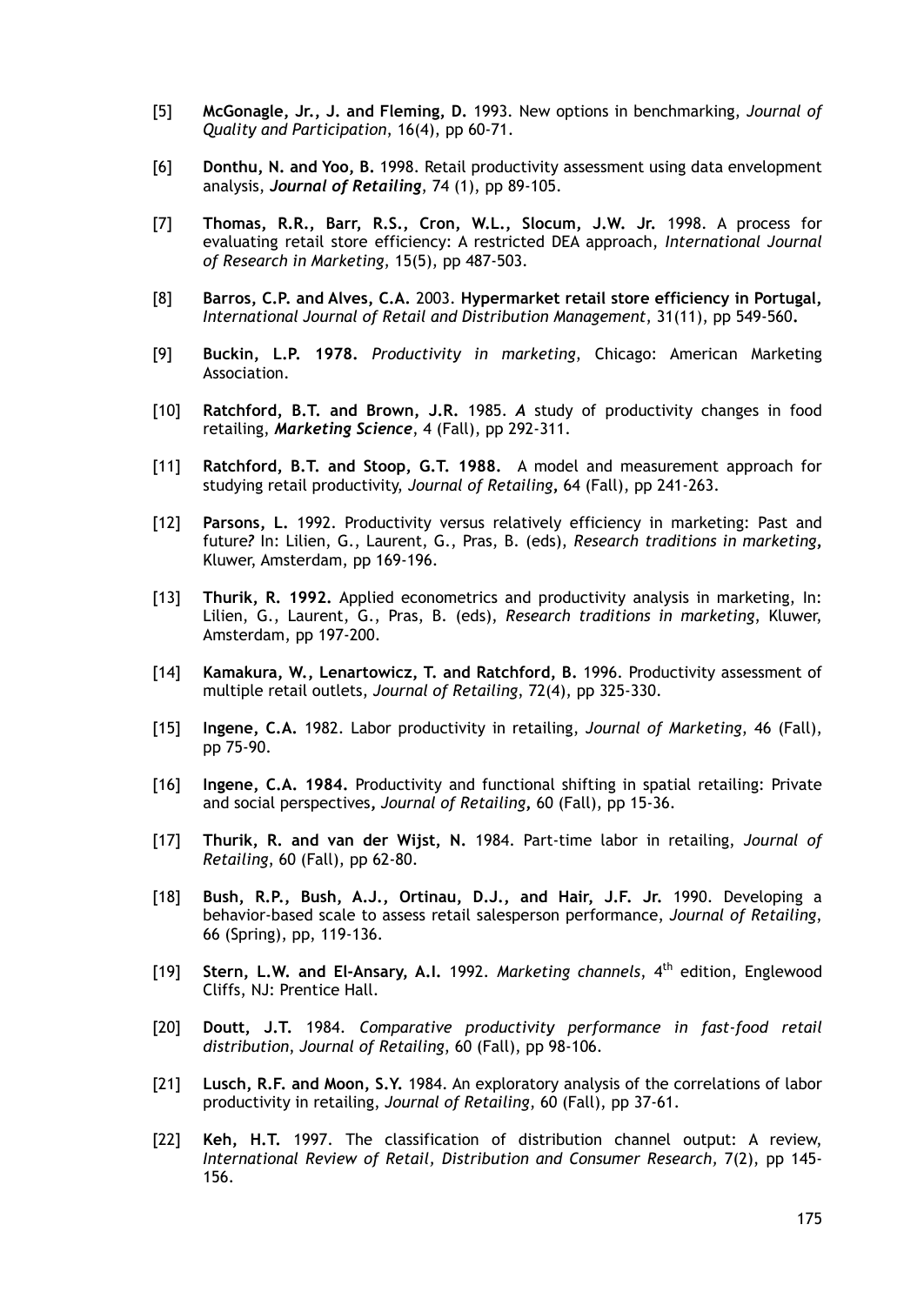- [23] **Achabal, D.D., Heineke, J.M. and McIntyre, S.H.** 1984. Issues and perspective on retail productivity, *Journal of Retailing*, 60 (Fall), pp 107-127.
- [24] **Keh, H.T.** 2000. Measuring retailer performance: Towards an understanding of productivity, *Journal of Targeting, Measurement and Analysis for Marketing*, 9(2), pp 163-173.
- [25] **Betancour R.R. and Gautschi, D.A.** 1990. Demand complementarities, household production, and retail assortments, *Marketing Science*, 9, pp 146-161.
- [26] **Betancour R.R. and Gautschi, D.A.** 1993. The outputs of retail activities: Concepts, measurement and evidence from US census data, *Review of Economics and Statistics*, 75, pp 294-301.
- [27] **Keh, H.T. and Chu, S.** 2003. Retail productivity and scale economies at the firm level: A DEA approach, *Omega*, 31(2), pp 75-82.
- [28] **Farrell, M.J.** 1957. The measurement of productivity efficiency, *Journal of the Royal Statistical Society* Series A, 120(3), pp 253-281.
- [29] **Charnes, A.W., Cooper, W.W. and Rhodes, E.** 1978. Measuring the efficiency of decision-making units, *European Journal of Operational Research***,** 2(6), pp 429-444.
- [30] **Ho, C.T. and Zhu, D.S.** 2004. Performance measurement of Taiwan's commercial banks, *International Journal of Productivity and Performance Measurement*, 53(5), pp 425-434.
- [31] **Balakrishnan, P., Desai, A. and Storbeck, J.** 1994. Efficiency evaluation of retail outlet networks**,** *Environment and Planning***,** 21(4), pp 477-488.
- [32] **Athanassopoulos, A.** 1995. Performance improvement decision aid systems (pidas) in retailing organizations using data envelopment analysis, *The Journal of Productivity Analysis*, 6(2), pp 153-170.
- [33] **Li, Y., Hu, J.L. and Chiu, Y.H.** 2004. Ownership and production efficiency: Evidence from Taiwanese banks, *The Service Industries Journal*, 24(4), pp 129-148.
- [34] **Keh, H.T., Chu, S. and Xu, J.** 2006. Efficiency, effectiveness and productivity of marketing in services, *European Journal of Operational Research*, 170(1), pp 265- 276.
- [35] **Marianna, S., Jones, P., Lockwood, A. and Airey, D.** 2005. Productivity in hotels: A stepwise data envelopment analysis of hotels' rooms division processes, *The Service Industries Journal,* 25(1), pp 61-81.
- [36] **Wang, F.C., Hung, W.T. and Shang, J.K.** 2006. Measuring pure managerial efficiency of international tourist hotels in Taiwan, *The Service Industries Journal*, 26(1), pp 59-71.
- [37] **Rouse, P., Putterill, M. and Ryan, D.** 2002. Integrated performance measurement design: Insights from an application in aircraft maintenance, *Management Accounting Research***,** 13(2), pp 229-248.
- [38] **Malmquist, S.** 1953. Index numbers and indifference surfaces, *Trabajos de Estadistica*, 4, pp 209-242.
- [39] **Caves, D.W., Christensen, L.R. and Diewert, W.E.** 1982. The economic theory of